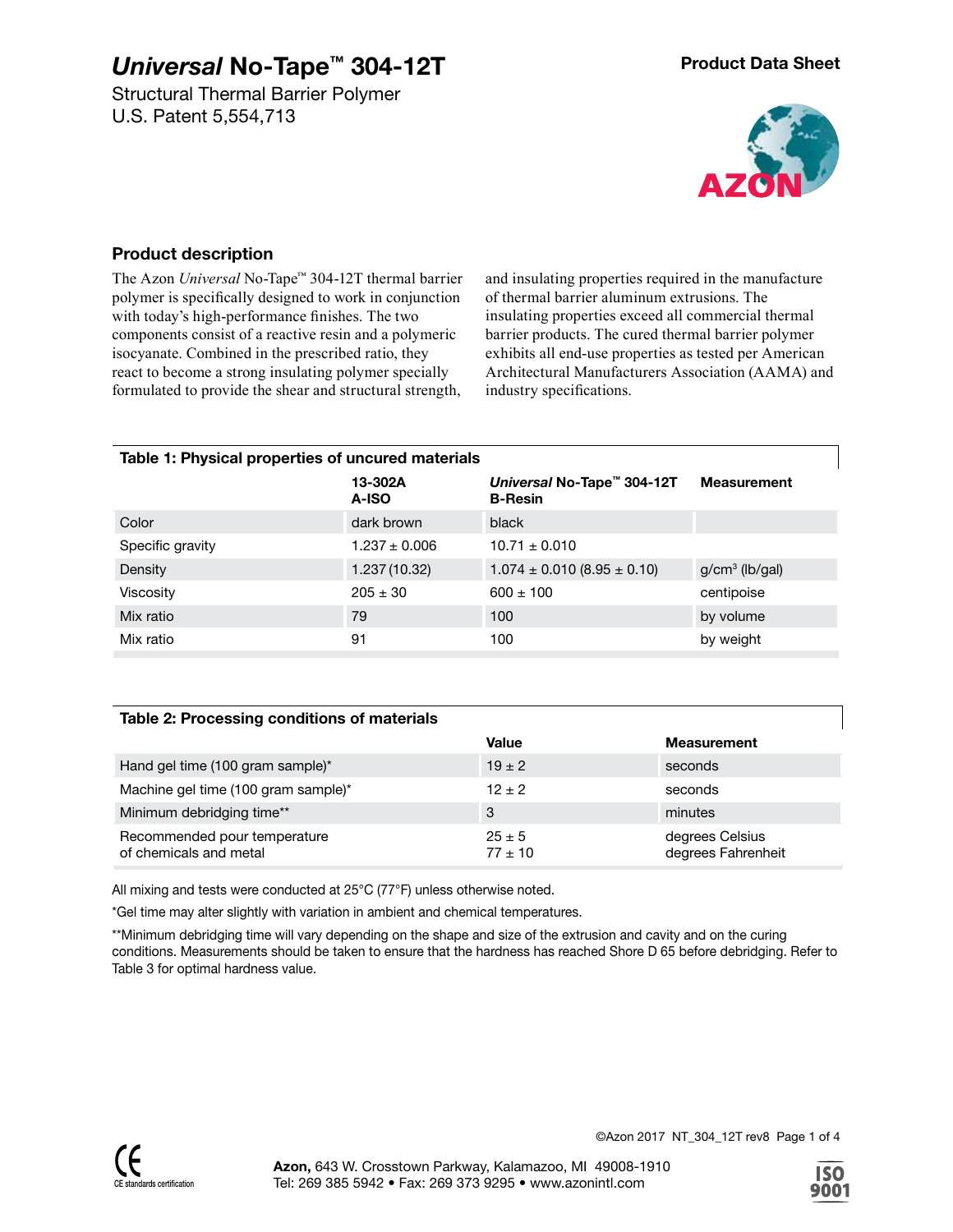Structural Thermal Barrier Polymer U.S. Patent 5,554,713



| Table 3: Performance characteristics of cured materials (two hours at 70°C [158°F]) |                                              |                                                      |                        |  |  |  |
|-------------------------------------------------------------------------------------|----------------------------------------------|------------------------------------------------------|------------------------|--|--|--|
|                                                                                     | SI                                           | ΙP                                                   | Test method            |  |  |  |
| Tensile strength                                                                    | $41 \pm 7$ N/mm <sup>2</sup>                 | $6,000 \pm 1,000$ psi                                | ASTM D638              |  |  |  |
| Elongation at break                                                                 | $30 \pm 10\%$                                | $30 \pm 10\%$                                        | ASTM D638              |  |  |  |
| Modulus of elasticity                                                               | $1,655+ N/mm2$                               | $240,000+$ psi                                       | ASTM D638              |  |  |  |
| Notched izod impact                                                                 | $85.4 \pm 25$ J/m                            | $1.60 \pm 0.5$ ft*lbf/in                             | ASTM D256              |  |  |  |
| Thermal conductivity K-factor                                                       | $0.12 W/m-K$                                 | $0.84$ Btu-in/(hr- $\textdegree$ F-ft <sup>2</sup> ) | ASTM C518              |  |  |  |
| Heat distortion temperature at 0.46 MPa (66 psi)                                    | $80^{\circ}$ C ± 10°C                        | $176^{\circ}$ ± 20 $^{\circ}$ F                      | ASTM D648              |  |  |  |
| Coefficient of linear thermal expansion                                             | 1.68 x 10 <sup>-4</sup> cm/cm <sup>o</sup> C | 9.34 x 10 <sup>-5</sup> in/in <sup>o</sup> F         | ASTM D696              |  |  |  |
| Mixture density                                                                     | 1.147 $g/cm3$                                | $71.6$ lb/ft <sup>3</sup>                            | ASTM D <sub>1622</sub> |  |  |  |
|                                                                                     | Value                                        |                                                      |                        |  |  |  |
| <b>Hardness</b>                                                                     | $78 \pm 2$                                   | Shore D                                              | ASTM D2240             |  |  |  |

Note: The test data herein stated are typical values, which may be used as a guideline in evaluating this material for its intended use. However, because of the variations in testing methods and curing conditions, it is not intended that this information be used as specification criteria. We recommend that polymer properties be tested on a regular basis to ensure that both chemicals and machinery are meeting the requirements of the thermal barrier system.

### **Adhesion and dry shrinkage**

Azon *Universal* No-Tape 304-12T polyurethane is a high strength structural polymer with thermal transmission properties of 0.12 W/m-K (0.84 Btu-in/[hr-ºF-ft²]). Care must be taken to ensure that the pour and debridge cavity has a proper finish for the application of the polyurethane. Dirt, grease, incomplete paint pretreatment, excessive paint overspray, poor rinsing and other factors can adversely affect adhesion and should be controlled during the processing and handling of the unfilled extrusions. Thus, prior to the selection of the thermal barrier material, please take into careful consideration the finish on the aluminum substrate. Azon recommends AAMA thermal cycle testing be performed on the combination of thermal barrier and finish to ensure that adhesion will be maintained.

The adhesive properties of thermal barrier chemicals remain primarily a function of the surface to which they are applied. To ensure a secure bond, Azon highly recommends the use of a mechanical lock.

### **General**

Azon *Universal* No-Tape 304-12T polyurethane fabricates well. It will accept most commonly used manufacturing techniques, however, drilling and milling are recommended over punching. Notching into the center of a poured cavity should be avoided, if possible, to lessen the danger of establishing leak paths in the design. Special caution should be observed in fabricating and handling in temperatures below 13°C (55°F), as the impact resistance may be reduced.

Azon *Universal* No-Tape 304-12T is formulated for rapid curing. It has excellent heat distortion temperatures. The filled and debridged extrusions should be handled with care after initial fabrication since the polyurethane may not reach the ultimate properties for seven days when stored at ambient temperatures 25°C (77°F).

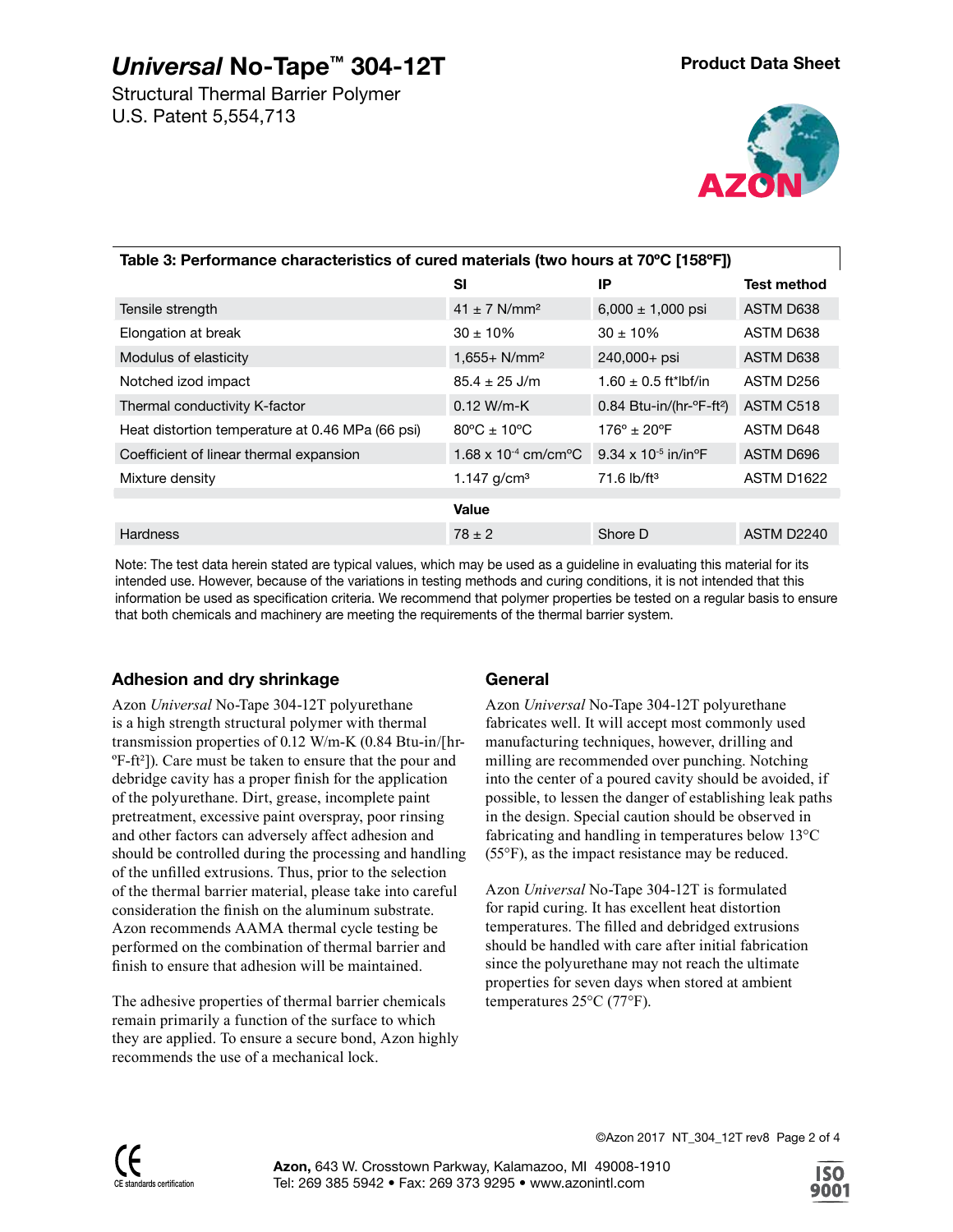Structural Thermal Barrier Polymer U.S. Patent 5,554,713



#### **Processing**

Care must be taken to avoid debridging the extrusions before the durometer hardness reaches Shore D 65. **IMPORTANT:** Failure to reach Shore D 65 may cause distortion and or a safety problem since the partially debridged sample may be compressed by the drive wheels of the debridge saw and create a kickback condition directly inline behind the milling blade.

As with all thermal barrier polymers, the reactivity and curing of Azon *Universal* No-Tape 304-12T can vary slightly with the temperature of the chemicals and the aluminum. It is recommended that the chemicals and extrusions be maintained at 25±5°C  $(77\pm10^{\circ}F)$  for proper curing. Metal temperature should be maintained at a minimum of 18.3°C (65°F) for proper curing of the polymer.

Processing above or below recommended temperatures may result in processing, fabrication and distortion concerns for the manufacturer.

Azon Universal No-Tape 304-12T is not to be used for any other applications unless it is approved by written consent from Azon.

## **Storage and handling**

Azon thermal barrier components are very stable materials when properly handled. To avoid problems, it is important to understand that these materials are sensitive to moisture. Containers of the components must be stored in a dry area where the temperature range does not fall below 10°C (50°F) and does not exceed 37ºC (100ºF) for prolonged periods.

The expected shelf life of Azon chemical products is 12 months. When properly stored in unopened, sealed containers, the shelf life is indefinite. It is important to observe good inventory control by using the first in, first used practice.

When it becomes necessary to remove supply lines, always add dry nitrogen or dry air (dew point of less than -40 $^{\circ}$ C [-40 $^{\circ}$ F]) when the partially full container is resealed to protect the contents from moisture.

### **Disposal**

Care should be taken to protect our environment. The user of this product has the responsibility to dispose of unused material or residue in compliance with local governmental guidelines for the disposal of nonhazardous and hazardous waste.

## **Health and safety**

Safety data sheets and product labels must be reviewed prior to use or handling the material. Ordinary hygienic principles, such as washing the compound from the hands before eating or smoking, should be observed. Hands should be washed with a waterless cleaner followed by soap and water. Avoid breathing of vapors, prolonged contact with the skin, contact with open breaks in the skin and ingestion. Use with adequate ventilation.

## **Ordering**

To place orders or for pricing information, please contact Azon customer support at 1.800.788.5942.

### **Technical service**

Please contact the AZO/Tec® department for technical assistance and a review of thermal barrier cavity sizes, locations and mechanical lock recommendation. Through AZO/Tec, Azon will provide analyses and recommendations to improve existing and new thermal barrier products for optimal thermal and structural performance for field use.

### **Cavity design**

The design of the cavity in an aluminum extrusion should conform to the AAMA TIR-A8-16 guidelines depicted on the next page in Figure 1. The AZO/Tec® design and simulation team aids customers with the technical design of structural and energy-efficient fenestration systems by providing thermal simulation studies and a range of design functions.

©Azon 2017 NT\_304\_12T rev8 Page 3 of 4